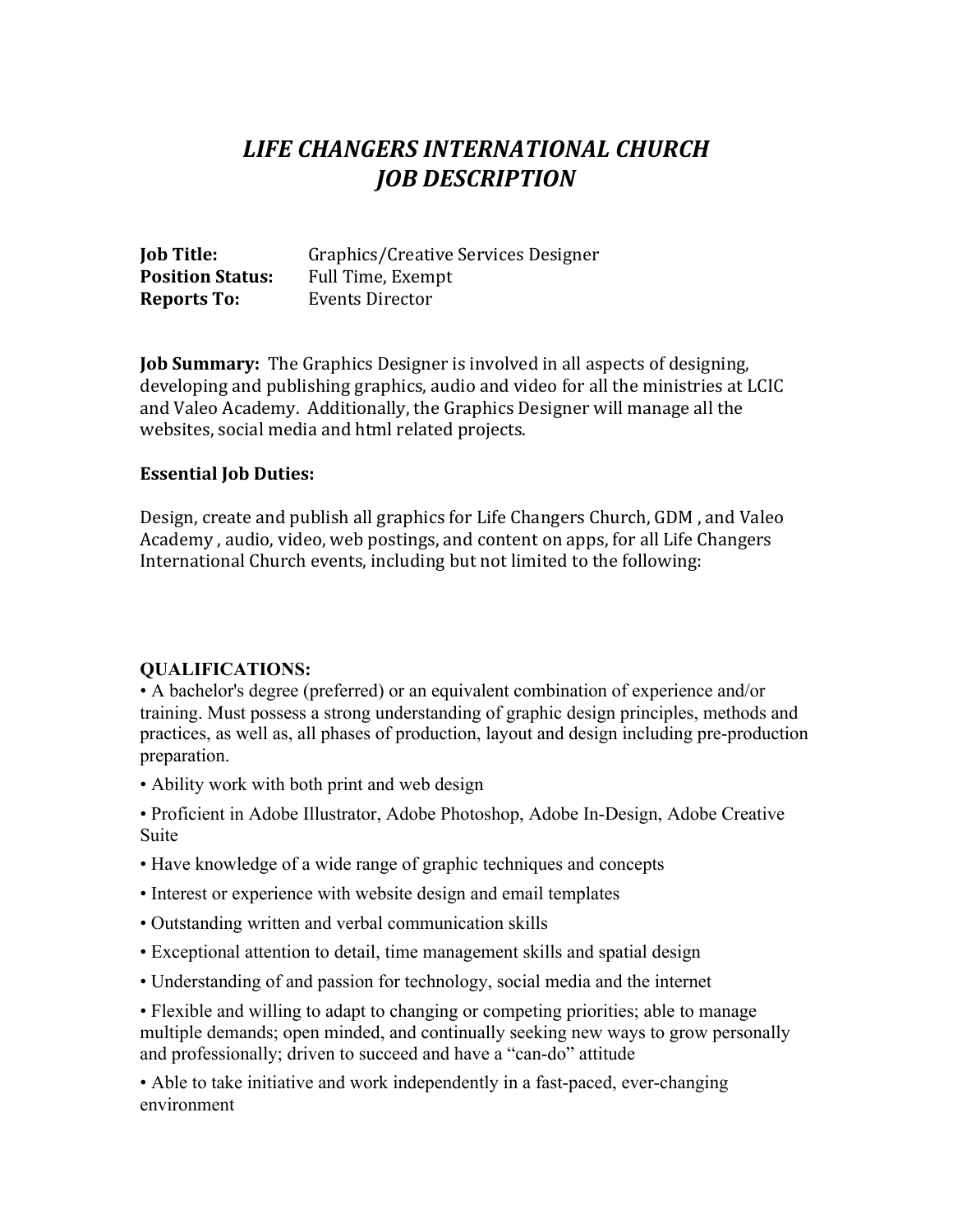• Passion for the creative world and for the church world

• Must be fully prepared to attend the church as a member, embrace church leadership and values

## **RESPONSIBILITIES:**

• Work with other team members who include graphic designers, content writers, web developers, ministry leaders and other ministry professionals; contributes to team by coming up with new creative graphics, solutions, etc. and accomplishing related results as needed

• Design and develop all types of print and web media including promotional flyers, posters, templates, booklets, ads, posters, banners, and brochures, online email campaigns, social media graphics, and web graphics, digital page building, preparing proofs, and other required graphics or review proofs

• Maintain brand standards including image, message, style, icons, and logo usage

• Apply design experience and attention to detail to creative design solutions, proofreading and editing; work with and adjust written copy pertaining to graphic work

• Must execute design and layout concepts that are clear and concise

• Ensure operation of equipment by completing preventive maintenance requirements, following manufacturer's instructions, troubleshooting malfunctions, calling for repairs, maintaining equipment inventories, and evaluating new equipment

• Complete some projects by coordinating with outside agencies, art services, printers, etc.

• Maintain professional and technical knowledge by attending design workshops, reviewing professional publications and participating in professional development, etc.

• Work in a fast paced environment; execute work under tight production deadlines and ensure accuracy of look on the final or printed product; manage a high work volume; ensure established schedules and deadlines are achieved on a consistent basis; produce consistent work within established standards; prepare independently by gathering necessary information and materials; plans concepts by independently studying information and materials

**Daily** Task Examples:

- Fulfill daily tasks assigned to Creative Service
	- Book Cover Designs